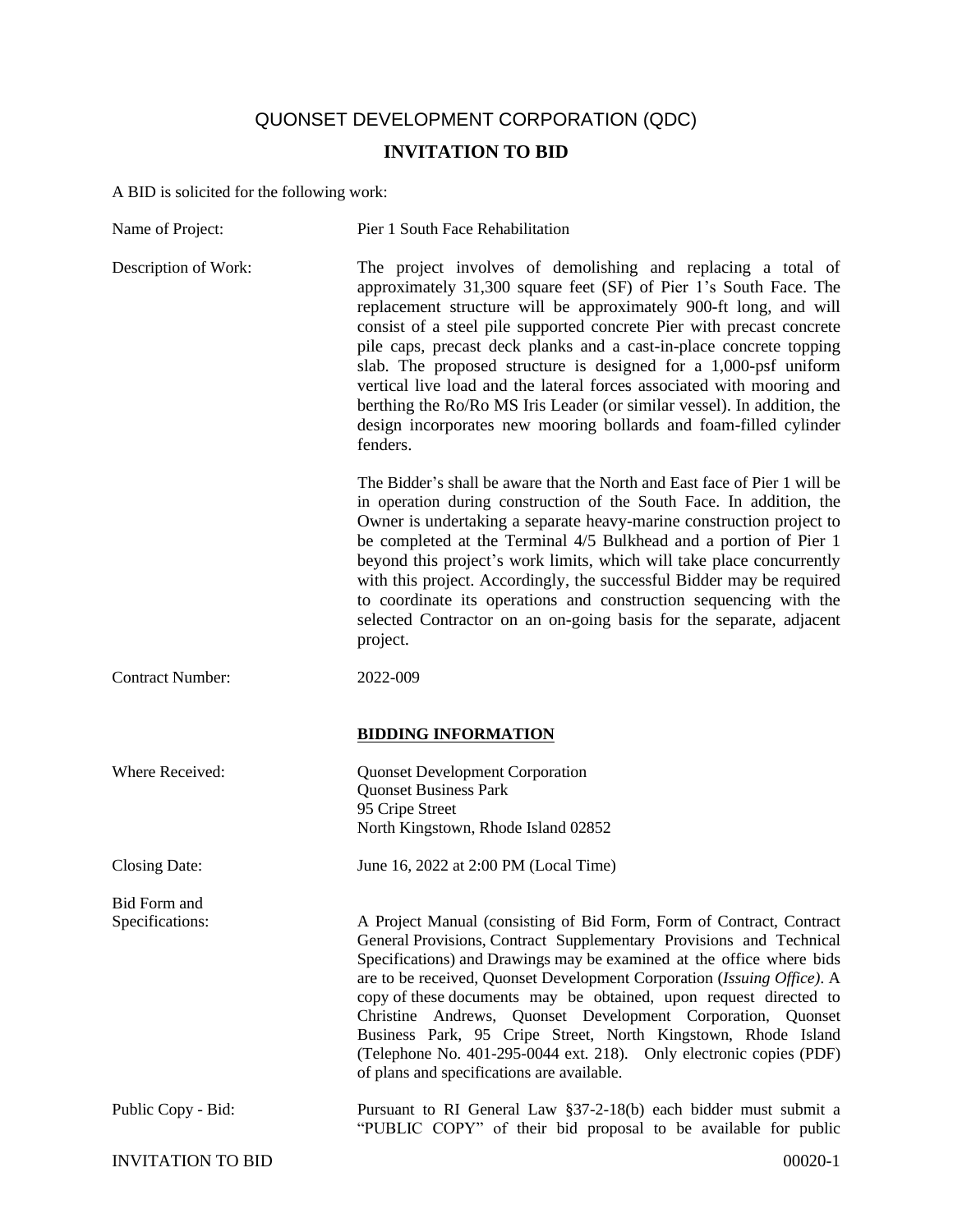INVITATION TO BID 00020-2 inspection upon opening of all bids. Therefore, an original bid proposal and a copy of the bid proposal shall be submitted. Bonding Requirements: Bids shall be accompanied by a Bid Guarantee in the amount of Twenty Percent (20%) of the Base Bid Amount (Section C-200 Article 8). The Contractor to whom the contract is awarded will be required to post performance and payment bonds in the amount of One-Hundred Percent (100%) of the contract price. Bonds shall be executed on Engineer's Joint Contract Documents Committee format (EJCDC No. C-610, EJDC No. C-615) or on comparable format which is approved in advance by the Quonset Development Corporation. The bonds shall be issued by a company that is acceptable to the Quonset Development Corporation. A minimum requirement for acceptability shall be that the Surety Company is currently listed on U.S. Department of the Treasury Circular #570 as holding Certificates of Authority as Acceptable Sureties on Federal Bonds and as holding a Surety License in the State of Rhode Island. An appropriate Certificate of Corporate Authority shall accompany the required performance and payment bonds. Terminal Access Control Pursuant to Section 01110 "Terminal Access Control Policy", the QDC requires that all persons who have a legitimate business need to enter upon property owned and controlled by the QDC at the Port of Davisville possess and display a properly issued and authorized identification card. The security objective is to provide for the safety and security of people, cargo and infrastructure assets, while facilitating the productive flow of commerce into, within, and out of the Port of Davisville. Any individual who works in the port area will be required to obtain a Port of Davisville identification card. Pier Access: Access to the piers, which are restricted areas, at the Port of Davisville will be controlled by Port Security Personnel. Only personnel who are authorized by the Facility Security Officer (FSO) or his designated representative, will be allowed access, and will be required to have a Transportation Worker Identification Credential (TWIC) and a Port of Davisville photo identification card. Wage Requirements: The attention of the bidder is particularly called to the requirements as to conditions of employment to be observed and wage rates to be paid under the contract. This includes payroll recording requirements in conformity with the provision of Chapter 13 of Title 37 of General Laws, Rhode Island 1956, and the Davis-Bacon Wages Rates as amended. Equal Opportunity Unless otherwise exempt, bidders must certify that they are in Requirements: compliance with applicable requirements of Federal Executive Order No. 11246, as amended, State of Rhode Island Executive Order 85-11 and other regulations issued by the Quonset Development Corporation, or must agree to take steps to comply with such requirements prior to the award of a contract. This proposal is subject to Rhode Island General Law 37-14-1. Waiver and Acceptance: The Quonset Development Corporation reserves the right to reject any or all of the bidders and to waive any informalities in bids received and to accept that bid which, in its judgment, best serves the interest of the Corporation. Information: Inquiries regarding this invitation should be addressed to Mr. Christian